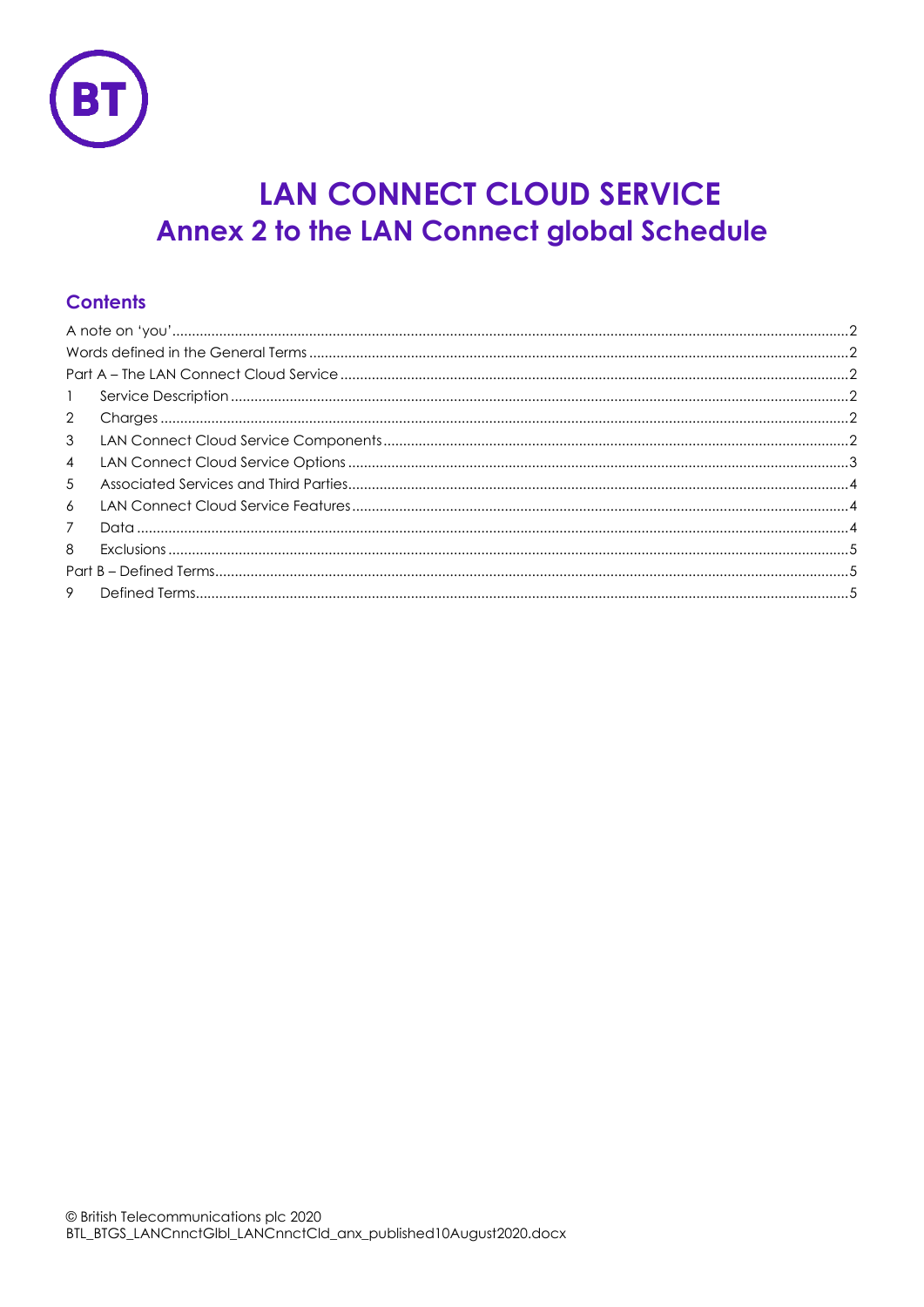

## <span id="page-1-0"></span>**A note on 'you'**

'You' and 'your' mean the Customer.

## <span id="page-1-1"></span>**Words defined in the General Terms**

Words that are capitalised but have not been defined in this Annex have the meanings given to them in the LAN Connect global Schedule or the General Terms.

## <span id="page-1-2"></span>**Part A – The LAN Connect Cloud Service**

## <span id="page-1-3"></span>**1 Service Description**

- 1.1 LAN Connect Cloud Service is a cloud controlled wireless LAN and networking service which provides:
	- (a) You with visibility and, where permitted, control of network Users, User Devices, and their applications via a Dashboard; and
	- (b) Users with wireless access to your LAN and connected WAN.
- 1.2 BT will provide to you a LAN Connect Cloud Service, comprised of:
	- 1.2.1 All of the service components set out in paragraph [3](#page-1-5) as further detailed on the Order; and
	- 1.2.2 Any of the service options set out in paragrap[h 4](#page-2-0) and additional service options set out in paragraph [5](#page-3-0) that are selected by you as set out in the Order (the "**LAN Connect Cloud Service**").
- 1.3 BT will provide to you a BT Project Co-ordinator as set out in Paragraph 2.1 of the LAN Connect global schedule as standard and if recommended by BT, a Radio Frequency Survey per Site.
- 1.4 The standard Incident Repair for CPE related to the LAN Connect Cloud Service operates between 8am and 5pm (9 Hours) on a Business Day. BT aims to get to the Site once the part has been provided by Cisco Meraki. Cisco Meraki will dispatch parts to Site within one Business Day of notification of a faulty device. Alternatively you may also select the optional Meraki Now Service as set out in paragraph [4.5](#page-2-1) below.

## <span id="page-1-4"></span>**2 Charges**

2.1 BT will charge you for any capacity upgrades and such Charges will be agreed in an Order prior to implementation of the upgrades.

## <span id="page-1-5"></span>**3 LAN Connect Cloud Service Components**

BT will provide to you all of the following standard service components in accordance with the details set out in any applicable Order:

## 3.1 **Access Points**

- 3.1.1 BT will provide Access Points that will serve as the connection point between the User Device and wired network. Your Users must be within radio range of an Access Point to enable wireless access to your LAN.
- <span id="page-1-6"></span>3.1.2 The Access Points will establish secure connectivity with the LAN Connect Cloud Controller via the Internet. You will ensure the Access Points are able to communicate with the LAN Connect Cloud Controller in accordance with the instructions provided by BT.

## <span id="page-1-7"></span>3.2 **LAN Connect Cloud Controller**

- 3.2.1 BT will provide a LAN Connect Cloud Controller which is a centralised management and control infrastructure that provides visibility of the Customer Network and is an interface for all configuration activities.
- 3.2.2 The LAN Connect Cloud CPE will use a secure Internet connection as set out in paragraph [3.1.2](#page-1-6) of this Annex to communicate with the LAN Connect Cloud Controller. The connection will be "**out of band**", which means any management traffic is separate from any Customer Traffic. Management traffic may include authentication data depending upon the options selected by you.
- 3.2.3 You will not transmit Customer Traffic through the LAN Connect Cloud Controller.

## 3.3 **Dashboard**

- 3.3.1 BT will provide access to a Dashboard that will provide read only visibility of the Customer Network (including visibility of network users, their devices and the applications they are using) and an interface for permitted configuration activities.
- 3.3.2 You may carry out the following activities via the Dashboard:
	- (a) run real time web based diagnostics;
	- (b) view reports: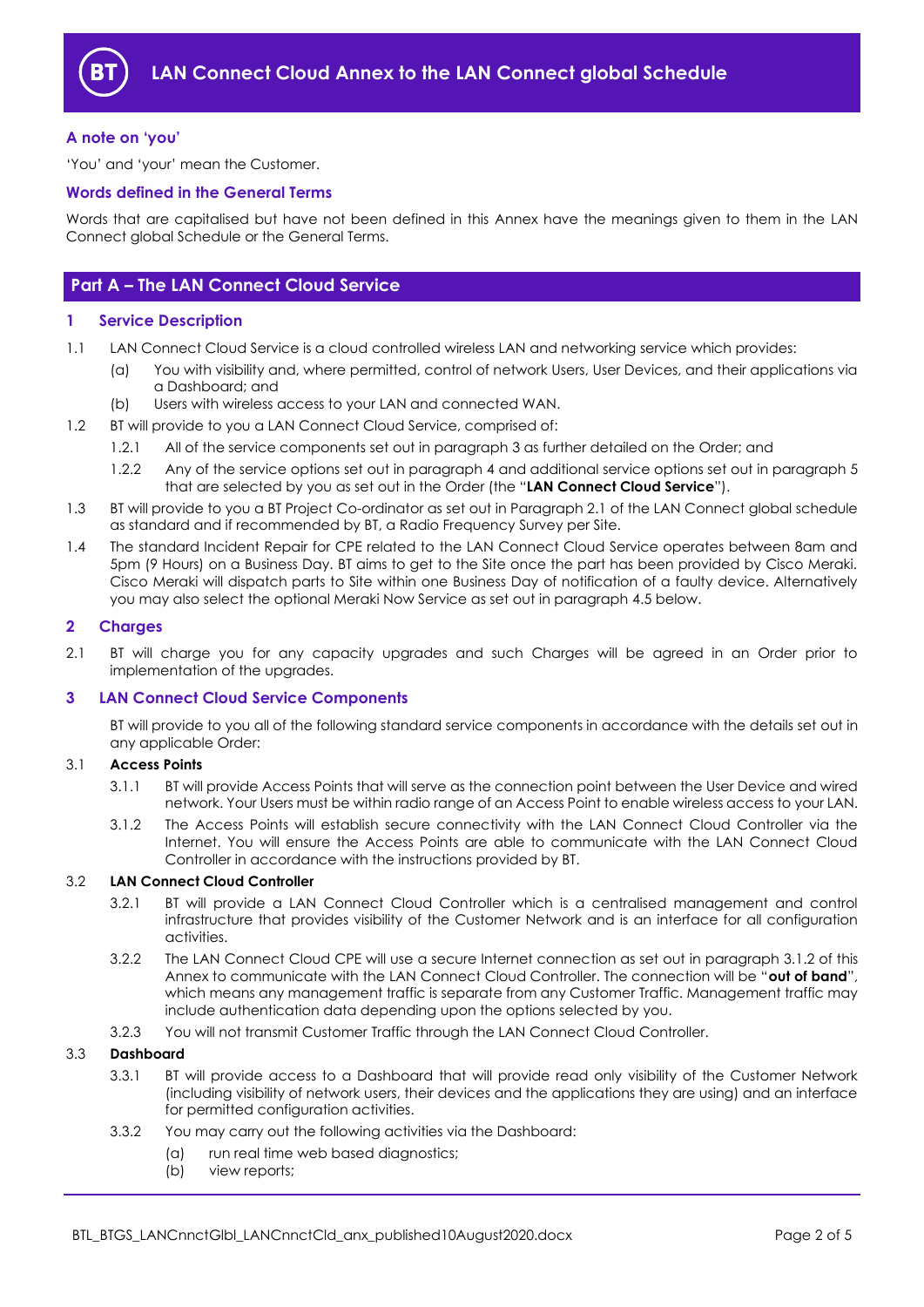

- (c) access detailed analytics;
- (d) monitor the LAN Connect Cloud Service; and
- (e) permit visitor access ("**Guest Access**").
- 3.3.3 BT will provide management information and LAN Connect Cloud Service reports that will be limited to the reporting available via the Dashboard.

## 3.4 **Licences**

- 3.4.1 BT will provide a licence with all LAN Connect Cloud CPE provided as part of the LAN Connect Cloud Service. The LAN Connect Cloud CPE will only operate once BT registers the licence with the LAN Connect Cloud Controller.
- 3.4.2 If you elect to purchase additional licences during the Contract, BT will notify you of any additional charges and extend the licence renewal date for all User Devices.
- 3.4.3 You may purchase a licence renewal from BT. If you choose not to renew a licence you will no longer be able to use the User Device associated with the licence.
- 3.4.4 You will terminate the LAN Connect Cloud Services associated with a licence including any management services if you do not intend to renew a licence.
- 3.4.5 BT will notify you of the expiry date of licences via the Dashboard.
- 3.4.6 You will comply with the EULAs set out in the LAN Connect global Schedule for all use of User Devices provided by Cisco Meraki, including any applicable LAN Connect Cloud CPE.

## <span id="page-2-0"></span>**4 LAN Connect Cloud Service Options**

BT will provide to you any of the following optional LAN Connect Cloud Services that are set out in any applicable Order and in accordance with the details and applicable extra Charges as set out in that Order:

4.1 You may request BT to take over the management and maintenance of your existing cloud managed WLAN equipment. This will be subject to the Customer Equipment terms and conditions set out in the LAN Connect global Service Schedule.

#### 4.2 **LAN Switches**

- 4.2.1 If selected by you, BT will provide LAN Switches that provide onward connectivity to Host Services and necessary power for Access Points to operate.
- 4.2.2 LAN Switches will establish secure connectivity with the LAN Connect Cloud Controller via the Internet. You will ensure the LAN Switches are able to communicate with the LAN Connect Cloud Controller in accordance with the instructions provided by BT.

#### 4.3 **SD WAN Devices**

- 4.3.1 If selected by you, BT will provide a SD WAN Device that include Firewalls which controls for network traffic. The SD WAN Device will establish secure connectivity with the LAN Connect Cloud Controller via the Internet.
- 4.3.2 You will ensure the SD WAN Device is able to communicate with the LAN Connect Cloud Controller in accordance with the instructions provided by BT.
- 4.3.3 Each SD WAN Device will support Stateful Firewalls and additional security features. The scope will be determined by the licence provided.
- 4.3.4 Each SD WAN Device will support software defined WAN services.
- 4.3.5 You will have visibility over each SD WAN Device via the Dashboard.

## 4.4 **Self-Install of the LAN Connect Cloud CPE**

- 4.4.1 If selected by you, this option allows you to install the LAN Connect Cloud CPE without need for a BT engineer on-site. This option will only apply when BT provides LAN Connect Cloud CPE and will not apply to any other CPE BT provides under the Contract.
- 4.4.2 BT will remain being responsible for configuring any LAN Connect Cloud CPE provided as part of the LAN Connect Cloud Service.

#### <span id="page-2-1"></span>4.5 **Meraki Now**

- 4.5.1 Meraki Now provides the following equipment dispatch options which are available at an additional cost:
	- (a) "**Meraki Now 24x7x2**": being an advance replacement parts Service based on a two-hour response time during 24 hours per day, seven days per week;
	- (b) "**Meraki Now 24x7x4**": being an advance replacement parts Service based on a four-hour response time during 24 hours per day, seven days per week.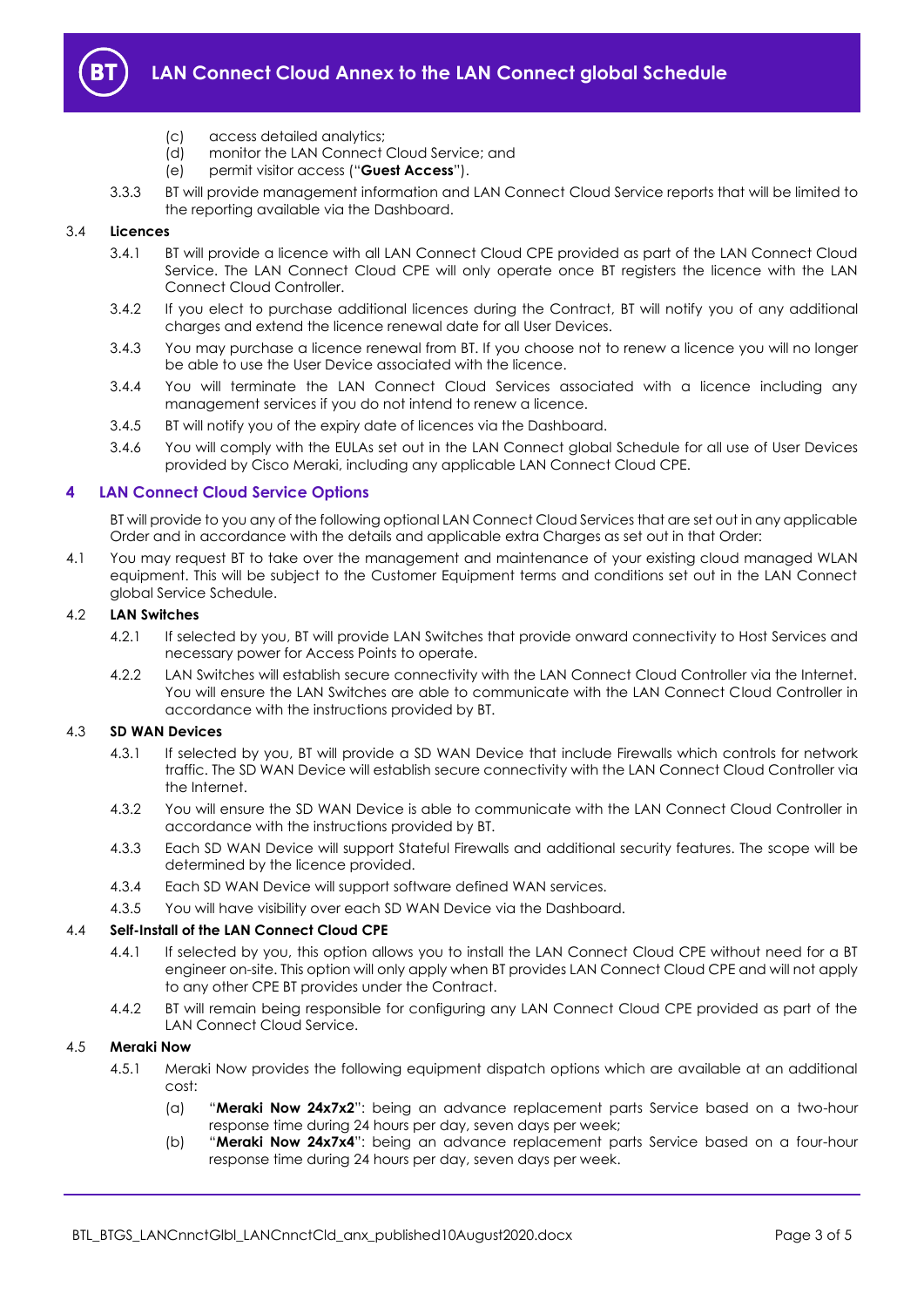- (c) "**Meraki Now 8x5x next Business Day**"; being an advance replacement parts Service whereby where next Business Day delivery is available - an advance replacement part will be shipped the same day to arrive the next Business Day provided both the call and BT and BT's CPE supplier's diagnosis and determination of the failed hardware have been made before 3.00 pm local time. For requests after 3.00 pm local time the advance replacement part will be shipped the next Business Day. Where next Business Day delivery is not available, same day shipping will be provided. Under same day shipping, advance replacement part will be shipped from the serving depot location that same Business Day, provided that BT and BT's CPE supplier's determination of hardware failure has been made before 3.00 pm local time. Determinations that occur after 3.00 pm local time will be shipped the following Business Day.
- 4.6 **Other Options**. BT may also provide to you the following additional services subject to additional Charges to be agreed on an Order: Simple Service Requests, Professional Services, Standard Incident Management (as set out in Paragraph 2.4.4 of the LAN Connect global Service Schedule) and taking over the management and maintenance of existing Customer Equipment.

## <span id="page-3-0"></span>**5 Associated Services and Third Parties**

## 5.1 **Guest Access**

BT will provide Guest Access that provides authorised Users access to your Wireless LAN to enable connection to the Internet. Guest Access will be subject to additional terms and conditions depending on the access product you select.

## 5.2 **Customer Equipment**

5.2.1 You will have the following services in place that will connect to LAN Connect Cloud Service and are necessary for LAN Connect Cloud Service to function and will ensure that these services meet the minimum technical requirements specified by BT:

#### 5.2.1.1 **Internet Connection**

- i. You will provide an Internet connection in order to use the LAN Connect Cloud Service. The Internet connection may be BT provided Internet or your provided Internet.
- ii. You will ensure all Firewall rules permit the LAN Connect Cloud CPE to connect to the Internet.

## 5.2.1.2 **Power over Ethernet ("PoE")**

- i. You will be responsible for providing suitable PoE which conforms to IEEE 802.3af / 802.3at, where BT is not providing PoE for User Devices.
- 5.3 BT shall not be liable for any losses incurred by you due to any interruption (including but not limited to third party attacks) in communications between you and Cisco Meraki and any of its affiliates.

## <span id="page-3-1"></span>**6 LAN Connect Cloud Service Features**

- 6.1 Cisco Meraki may introduce new LAN Connect Cloud Service features from time to time that will be available to you with suitable LAN Connect Cloud CPE.
- 6.2 You may be required to restart any dependent User Devices to ensure continuity of LAN Connect Cloud Service will be maintained when BT introduces new features. You may lose LAN Connect Cloud Service if a User Device is not restarted when required.

## <span id="page-3-2"></span>**7 Data**

- 7.1 You acknowledge that by using the LAN Connect Cloud Service you may collect data from User Devices that connect to their LAN. This may result in the transfer of data to BT or its suppliers for processing and storage, including data that may be classed as Personal Data (collectively, "**Customer Data**").
- 7.2 You will obtain any necessary consent from your Users regarding collection, processing, and storage of Customer Data.
- 7.3 BT or its suppliers may process and store User Device Information on your behalf so you may monitor the use and performance of your LAN and exercise control (such as network traffic shaping) over traffic passing over your LAN.
- 7.4 The LAN Connect Cloud Service will enable you to collect MAC addresses from Wi-Fi enabled Devices that are within range of your wireless LAN. BT or its suppliers will not store these MAC addresses on its servers, except in a de-identified form, unless a User decides to connect their Device to an Access Point. You will not store these MAC addresses on its LAN CPE or servers, except in a de-identified form.